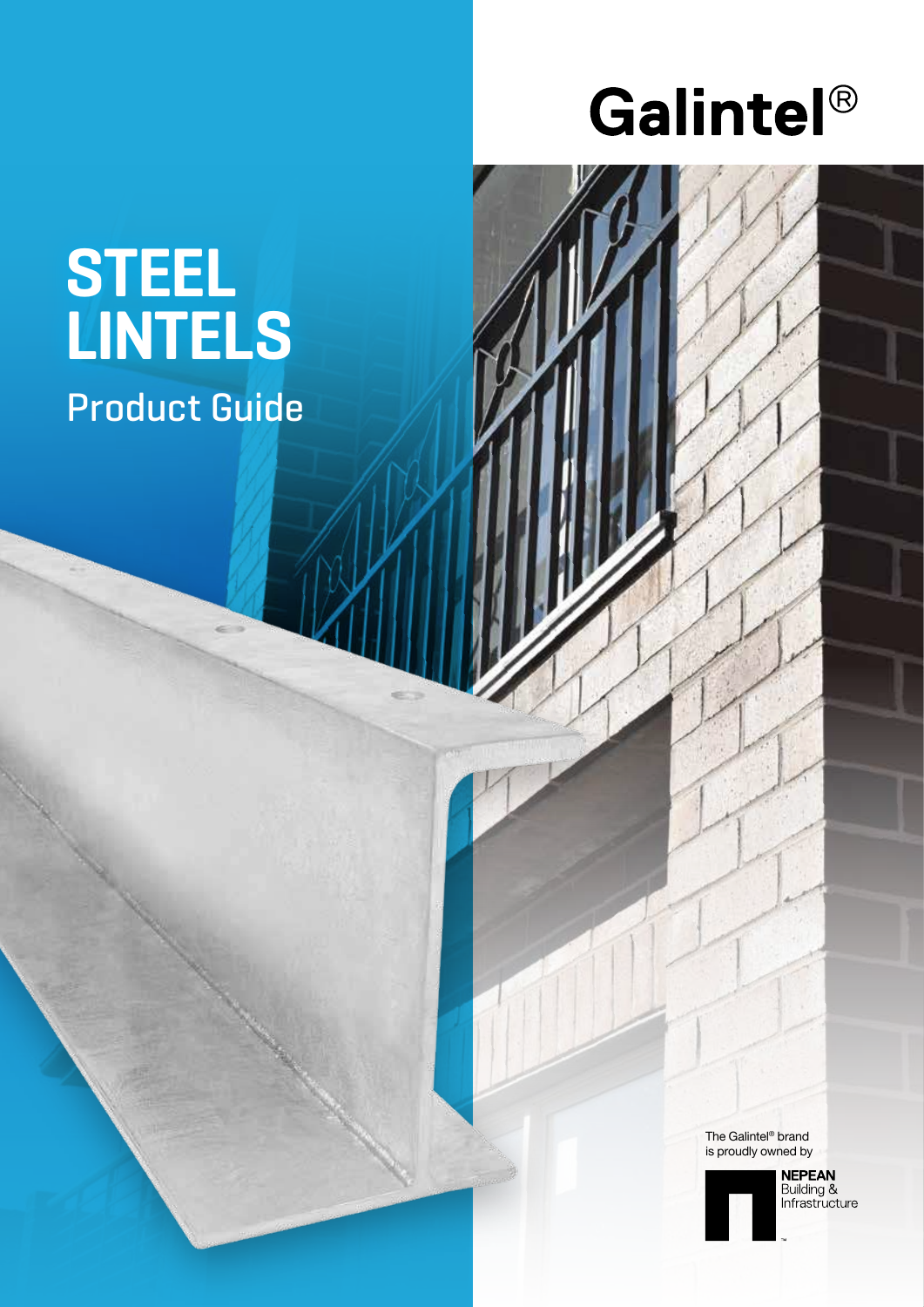# **Contents**

| <b>Introduction</b>                                                                                                                                                                                                                    | 03 |
|----------------------------------------------------------------------------------------------------------------------------------------------------------------------------------------------------------------------------------------|----|
| 02 Products                                                                                                                                                                                                                            | 05 |
| Solid Base Angle <b>Solid Base Angle</b>                                                                                                                                                                                               | 06 |
| Rendabar <sup>®</sup>                                                                                                                                                                                                                  | 07 |
| Multi-Rib T-Bar <b>Multi-Rib T-Bar</b>                                                                                                                                                                                                 | 08 |
| <b>Traditional T-Bar</b>                                                                                                                                                                                                               | 09 |
| $J-Bar$                                                                                                                                                                                                                                | 10 |
| Cavi-T-Bar <sup>™</sup> Particular Design Design Design Design Design Design Design Design Design Design Design Design Design Design Design Design Design Design Design Design Design Design Design Design Design Design Design Design | 11 |
| <b>Traditional Angle Contract of Traditional Angle</b>                                                                                                                                                                                 | 12 |
| Traditional Flat Bar                                                                                                                                                                                                                   | 12 |
| <b>Frequently asked questions</b>                                                                                                                                                                                                      | 13 |
| 03 Stock Length Guide                                                                                                                                                                                                                  | 14 |

**Page No.**

NEPEAN Building & Infrastructure is a division of NEPEAN, Australia's largest privately owned engineering and industrial manufacturing organisation.

The renowned Galintel® brand, designed and manufactured by NEPEAN Building & Infrastructure, represents Australia's highest quality galvanised steel lintels for the building industry.

This specialised range of lintels includes the proprietary Multi-Rib® T-bar, Rendabar® , J-Bar shelf beam and Cavi-T-Bar, all designed for optimum support of brickwork above clear openings. The innovative design of Galintel® products enables weight savings of up to 40% while maintaining structural rigidity and enhanced load bearing capacity. Galintel® also manufactures Solid Base Angle and a range of traditional flat, angle and T-Bars making it the most comprehensive brand of lintels in the Australian market.

Galintel® products are hot-dip galvanised to Australian Standards which ensures that all surfaces are fully protected.

Being locally manufactured, Galintel® offers the best delivery performance in the industry. With a comprehensive range of stock held across a number of warehouses, next day dispatch is guaranteed for all stock orders.

Galintel® products have been tested by CSIRO Building Products & Systems and comply with the requirements of the Building Code of Australia. Engineering certification for structural adequacy has been verified by independent testing at the University of NSW and Sydney University and Galintel® products are approved by housing authorities and local government bodies in all states.

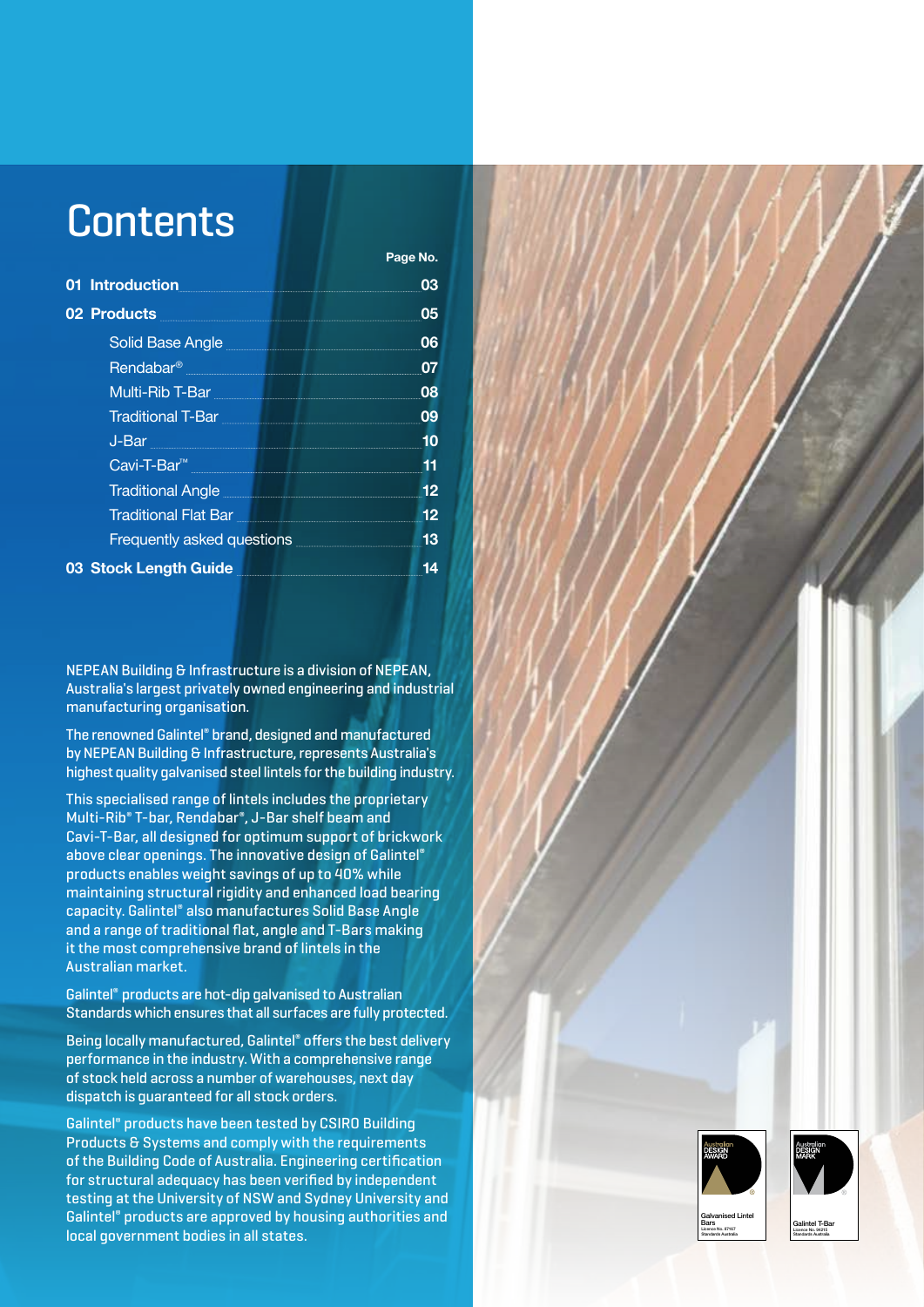# Galintel<sup>®</sup> **THE TRUSTED NAME IN GENUINE HOT-DIP GALVANISED STEEL LINTELS**

Galintel® from NEPEAN Building & Infrastructure is Australia's leading designer and manufacturer of high quality steel lintels for the building industry. Use the simple guides in this brochure and select the right Galintel® every time for peace of mind, superior performance, long life and durability.

Genuine Galintel® hot-dip galvanised steel lintels are up to 40% lighter than traditional lintels and 40% easier to carry with a high strength to weight ratio.

#### **Better for builders – better for homeowners**

The ribbed Galintel® profile creates a superior bond with mortar. The brickwork, mortar and lintel work together to form a composite beam with exceptional strength and load carrying capacity.

Galintel® steel lintels are for both residential and commercial buildings. Builders and homeowners do not have to worry about corroded lintels and cracked brickwork thanks to the generous galvanising layer – including the ends of the product where corrosion often begins.

#### **Durability & corrosion resistance (R3 rating)**

All Galintel® products are hot-dip galvanised with a heavy zinc coating of 600g/m<sup>2</sup> which complies with a R3 durability rating. Durability is a function of the thickness of the zinc coating. Black steel is classified as R0 and stainless steel is R4. Galintel® products can achieve an R4 durability rating when coated with a two-part epoxy protective coating (contact NEPEAN Building & Infrastructure for specifications).

#### **Industry compliance**

All Galintel® products comply with the following standards:

- > Hot-dip galvanised to AS/NZS4680
- R3 durability ratings in accordance with AS/NZS2699.3
- Loads in accordance with AS/NZS1170.1
- Masonry in Small Buildings in accordance with AS/NZS4773.1 Design & AS/NZS4773.2 Construction
- > Masonry Structures in accordance with AS3700
- Steel Structures in accordance with AS4100

Compliance with the Building Code of Australia & relevant standards is guaranteed – Galintel® products have CSIRO approval and are backed by research conducted by the University of NSW and Sydney University.

#### **Product warranty**

All Galintel® products are guaranteed against defects in materials and workmanship.

NEPEAN Building & Infrastructure further warrants that Galintel® products will suffer no loss of function nor adversely affect masonry for 25 years from the date of installation. For full warranty conditions and registration details please visit **www.galintel.com.au**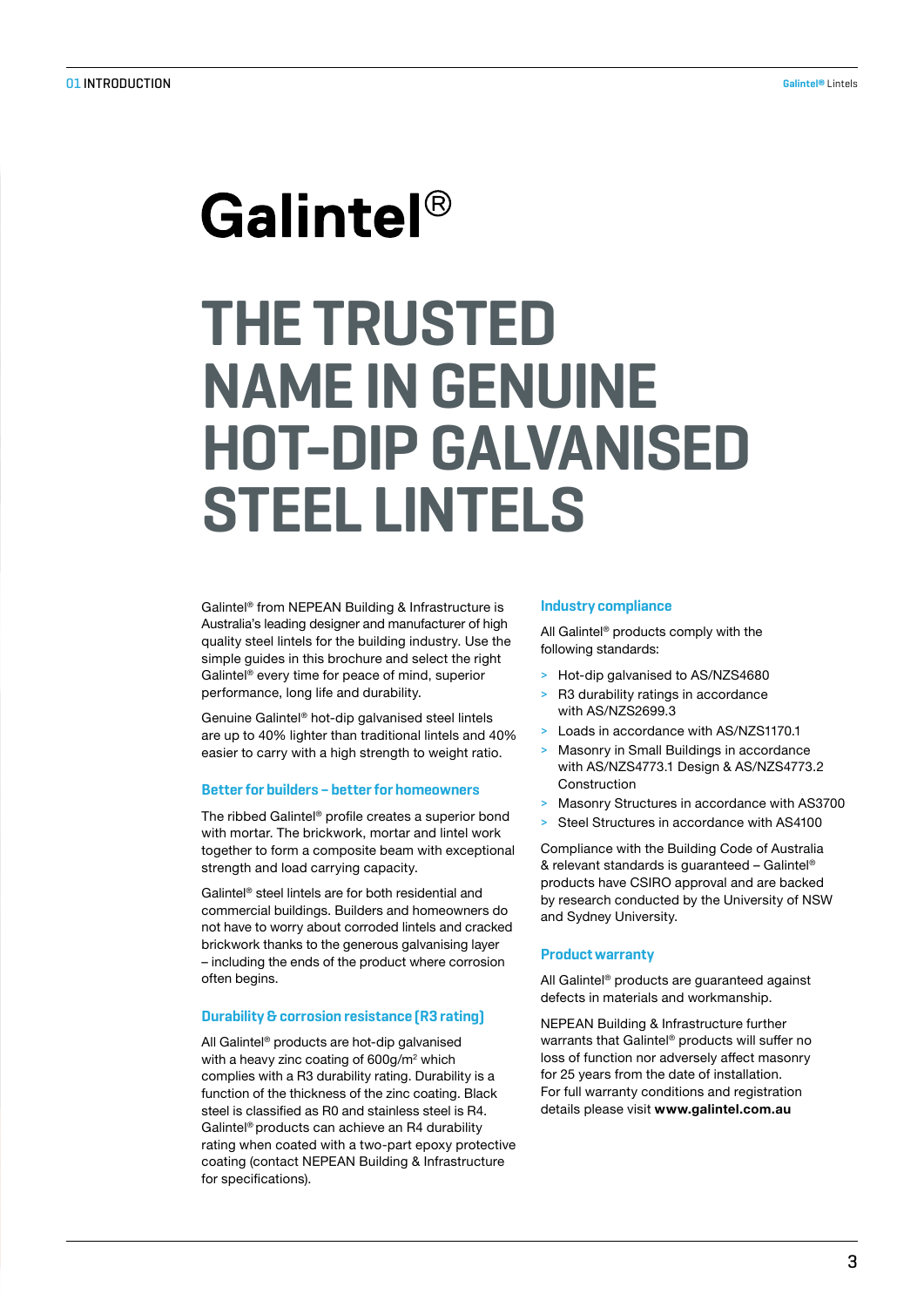# **DON'T SETTLE FOR SUBSTITUTES. LOOK FOR THE GENUINE GALINTEL® BRAND.**

For load tables and section properties for all **Galintel®** products, please refer to **www.galintel.com.au**

# **HOT-DIP GALVANISED STEEL LINTEL FEATURES**

**Galintel®** products are hot-dip galvanised to Australian standards to ensure that all surfaces are fully protected.

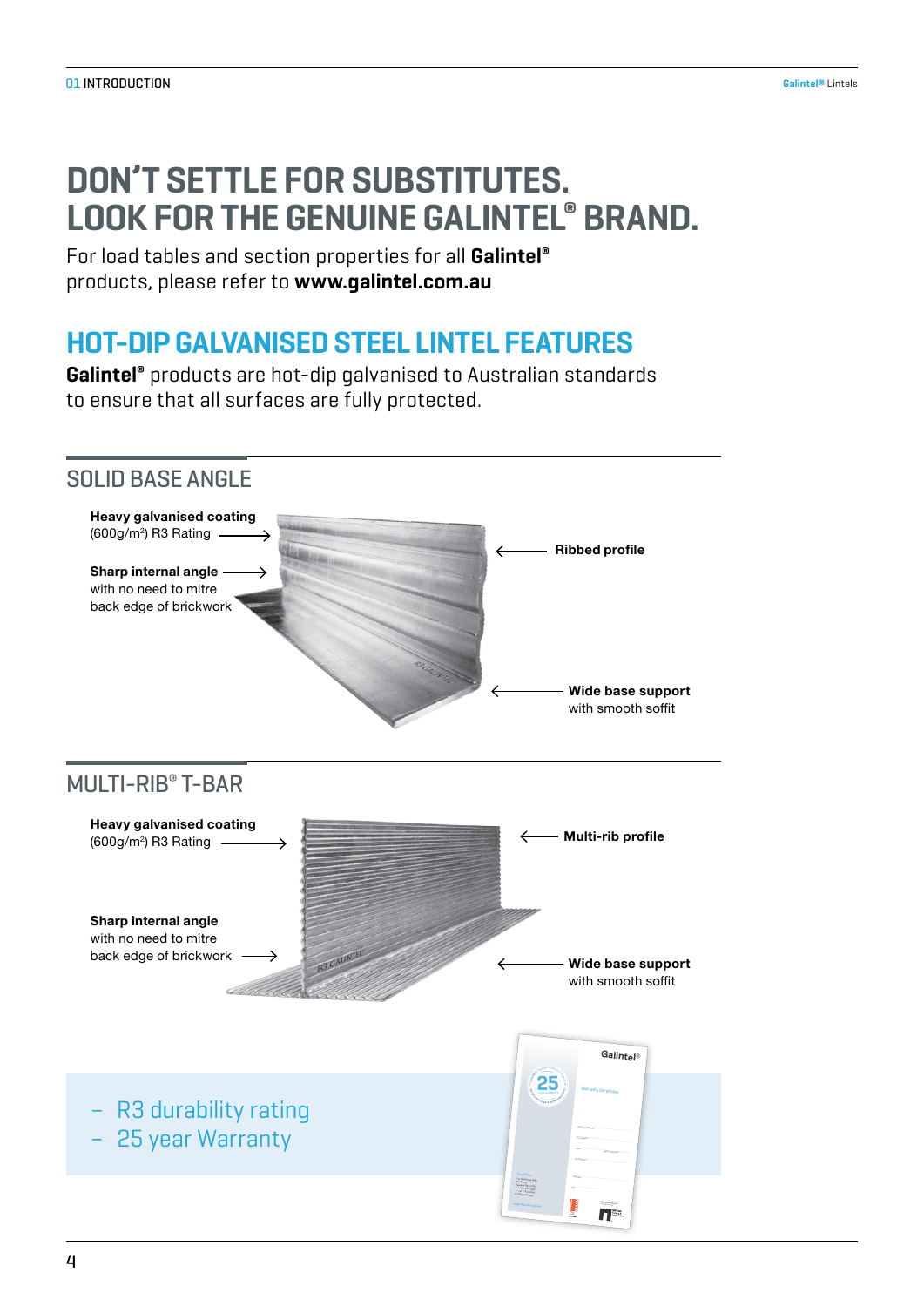Τ

П

**SERVICE** 

# **PRODUCTS**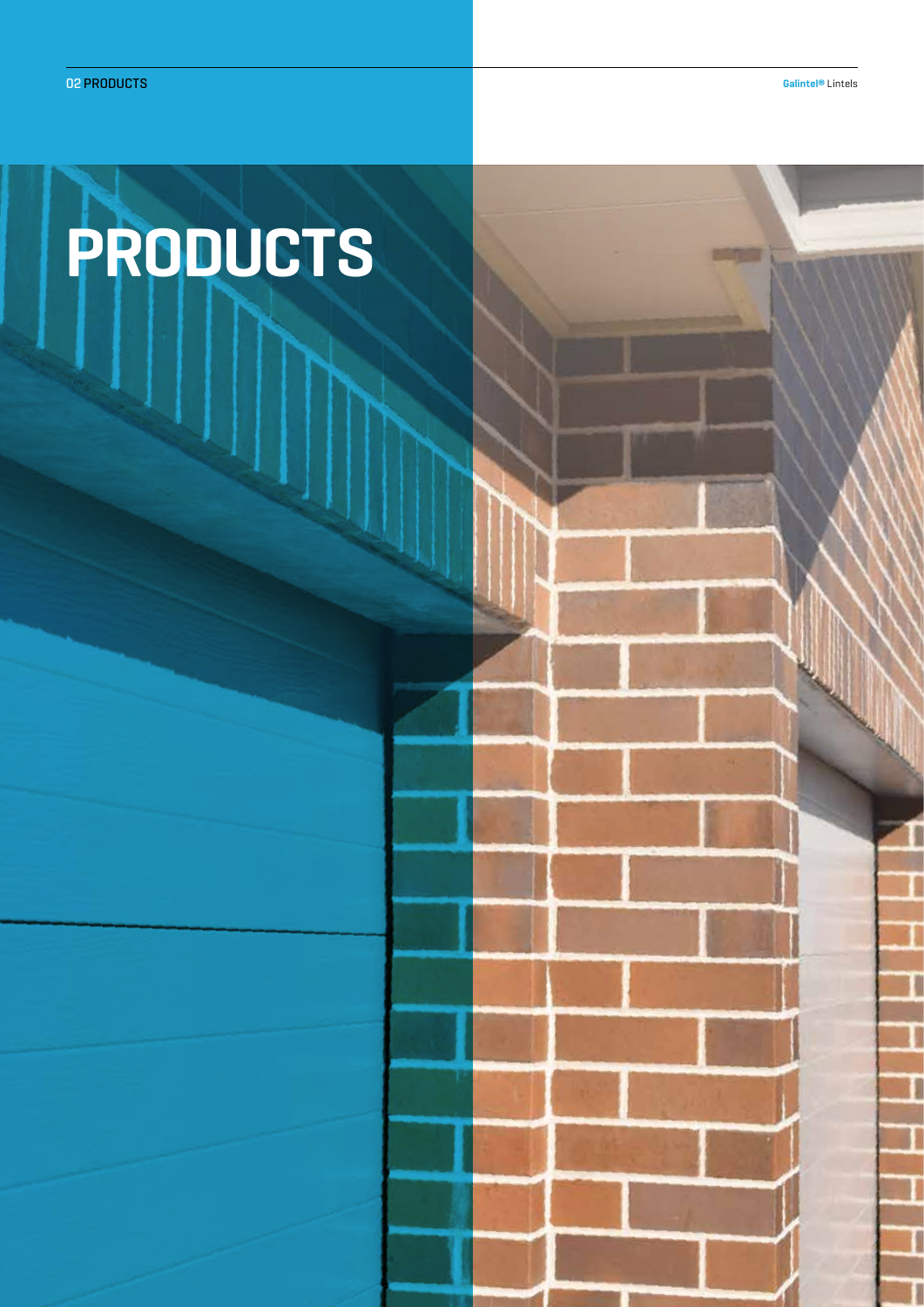## **O**LI**D BASE ANGLES**

**Galintel**®  **Solid Base** angles have been designed to support brickwork over windows & doors with the brickwork, mortar and lintel work together to form a composite beam with exceptional strength and load-carrying capacity. Genuine Galintel® hot dip galvanized Solid Base Angles are 40% lighter than solid lintels (and 40% easier to carry) with a high strength to weight ratio.

**Sizes: Weight guide:**(Nominal) **Lengths:**  100 x 100 x 6mm 8.5kg/m 900mm to 2700mm 150 x 100 x 6mm 11kg/m 1800mm to 4000mm

# **Features**

- > The unique profile provides a recess for mortar bedding on the vertical leg. The bonding of mortar, brickwork and lintel forms a composite beam of superior strength and load bearing capacity
- > Hot-dip galvanised to AS/NZS4680
- 40% lighter than conventional steel lintels with a high strength to weight ratio
- > R3 Durability Rating to AS/NZS2699.3
- > Fully engineered and tested
- > Compliant with relevant Australian Building Codes and Australian Standards
- > Labelled and barcoded
- > 25 year performance warranty
- > Australian designed and manufactured

#### **Benefits**

- > Superior performance
- > Easy transportation, storage and handling
- > Long life and durability
- > Peace of mind
- Cost effective
- > Easy identification



## **Control Joints**

Where control joints are used as a required structural element, loading of the lintel should be reduced by one third.

#### **Propping**

For best results all lintels must be propped before bricklaying. Props must be no further than 1.2m apart and must remain in place until the mortar has fully cured.

#### **Composite Action**

Galintel® products rely on composite action. Therefore, to achieve ultimate performance, mortar must be present at all contact surfaces between bricks and lintel.



Brick composite beam. Minimum 3 courses of bricks.

**Note:** Mortar must be present at all contact surfaces between bricks and lintel.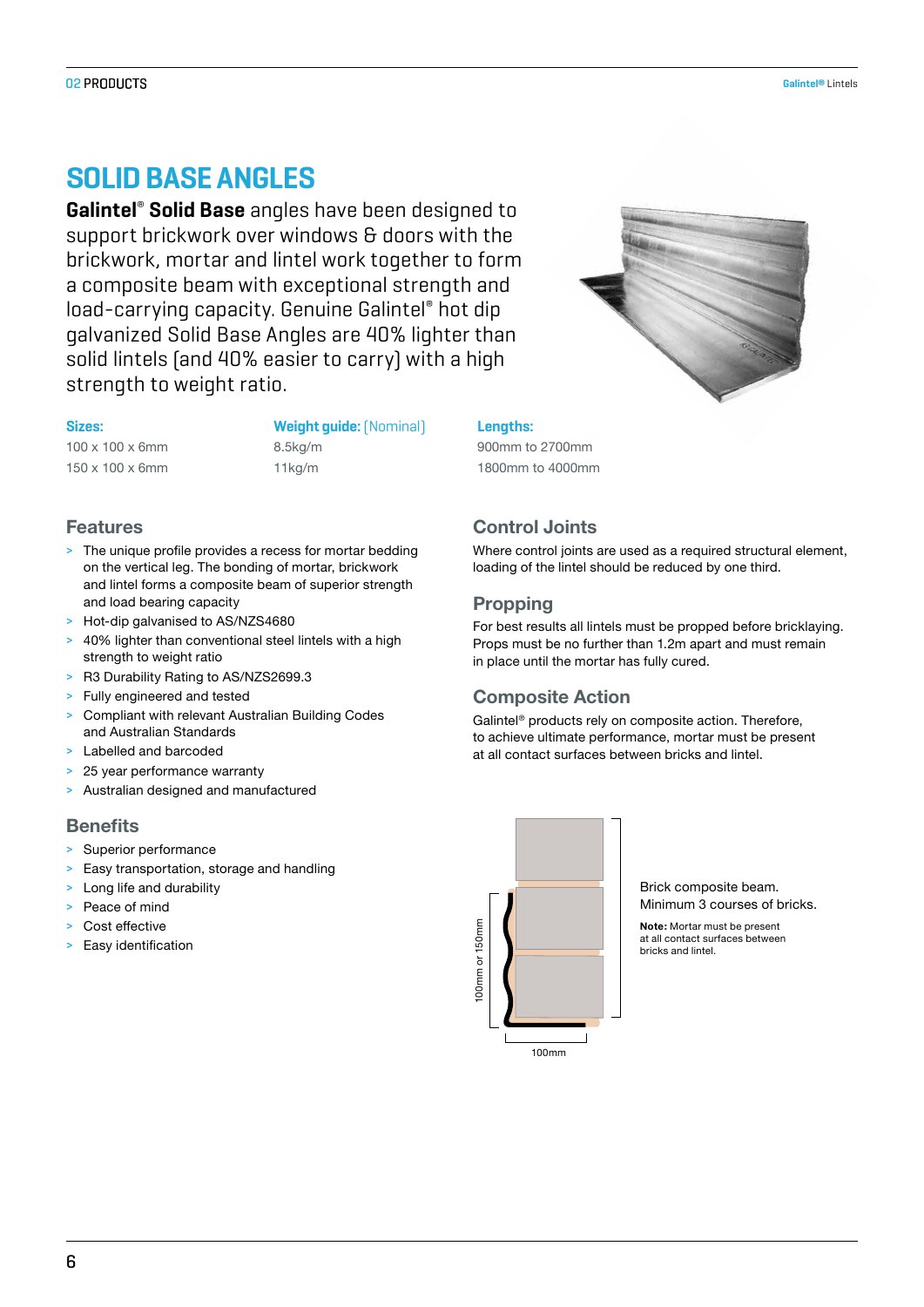## ENAA**®**

**Galintel Rendabar®** is a total load bearing bar, fire-rated and specifically designed to facilitate cement rendering. The bond between mortar, brickwork and lintel forms a composite beam of superior strength and structural integrity. The platform leg provides a wide base of support for brickwork and a generous keying area for cement rendering.

**Sizes: Weight guide:**(Nominal) **Lengths:**  100 x 100 x 8mm 9kg/m 900mm to 2400mm 150 x 100 x 8mm 11kg/m 1800mm to 4000mm

#### **Features**

- > Fire-rated lintel
- > Hot-dip galvanised to AS/NZS4680
- 40% lighter than conventional steel lintels with a high strength to weight ratio
- > The bond between mortar, brickwork & lintel forms a composite beam of superior strength & structural rigidity
- Achieves R3 Durability Rating in accordance with AS/NZS2699.3
- > Fully engineered & university tested
- > Compliant with relevant Australian Building Codes and Australian Standards
- Labelled and barcoded
- 25 year performance warranty
- > Australian designed and manufactured

#### **Benefits**

- > Superior performance
- Easy transportation, storage and handling
- > Long life and durability
- > Cost effective
- Easy identification
- Peace of mind

#### **Light weight with rigidity**

Galintel Rendabar® is considerably lighter than other forms of lintels, contributing to ease of handling and faster construction with less potential damage to green masonry. Mortar bonding with the multi-ribbed section locks the Rendabar® firmly to the masonry, providing superior lateral bracing and rigidity.



## **Control joints**

Where control joints are used as a required structural element, loading of the lintel must be reduced by one-third.

#### **Propping**

Rendabar® spans must be propped at equal intervals (not more than 1.2m apart) when brickwork is laid up rapidly over and above two courses.

## **Code compliance**

Galintel Rendabar® has been extensively tested by Unisearch Limited, the research and development company of the University of New South Wales, for strength, structural adequacy and compliance with relevant Australian Building Codes and is ABSAC approved.

#### **Composite Action**

Galintel® products rely on composite action. Therefore, to achieve ultimate performance, mortar must be present at all contact surfaces between bricks and lintel.

> Brick composite beam. Minimum 3 courses of bricks.

**Note:** Mortar must be present at all contact surfaces between bricks and Rendabar.

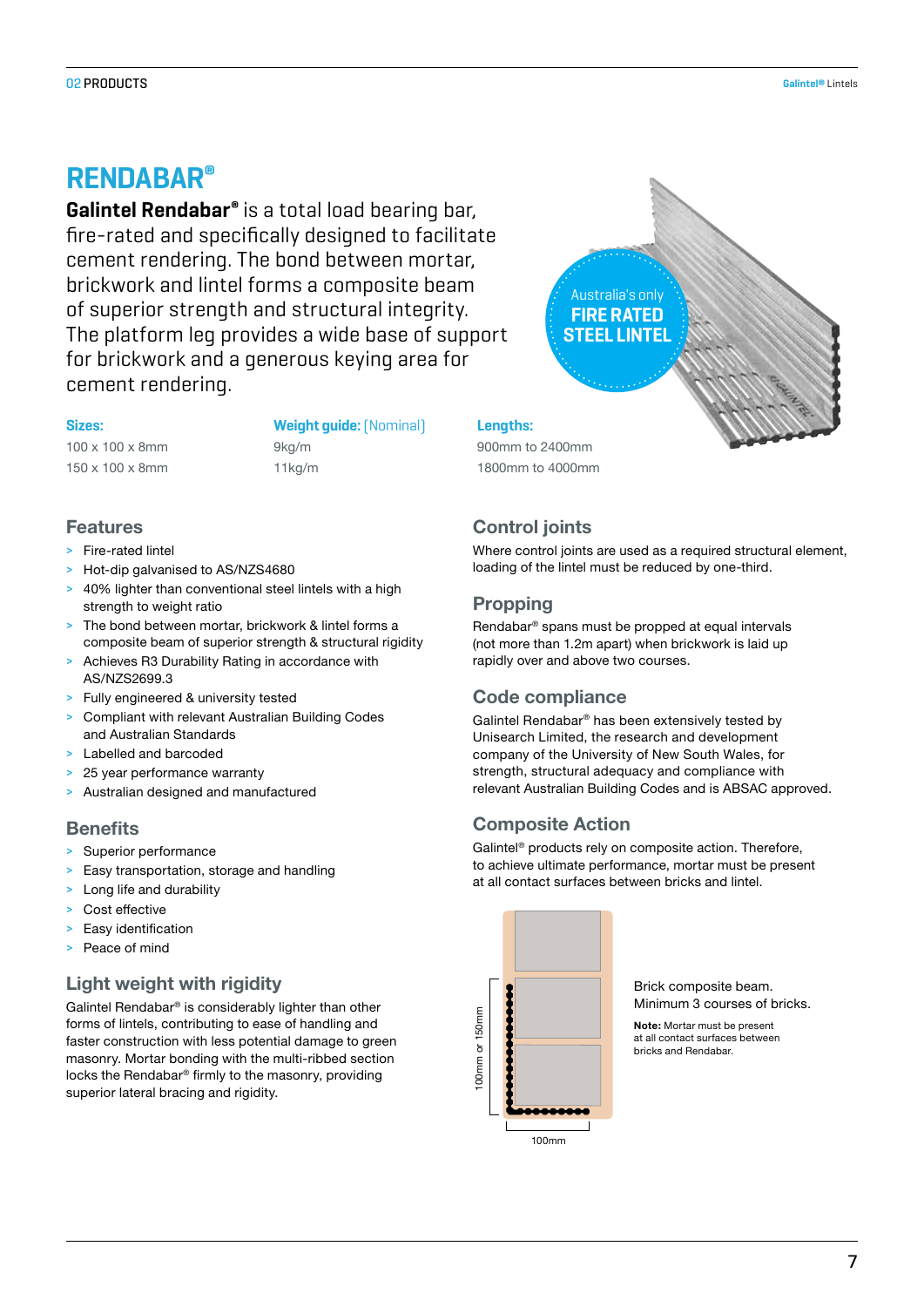# **MULTI-RIB T-BAR**

**Galintel® Multi-Rib T-Bar** is a cost effective lintel that provide structural rigidity, high strength-to-weight ratio and resistance to corrosion.

The multi-ribbed profile forms a superior bond with the mortar. This bond between mortar, brickwork and lintel creates a composite beam of superior strength and structural integrity.

The Galintel® Multi-Rib T-Bar is a total load bearing lintel designed to support 230mm of brickwork over a clear opening.

#### **Sizes\***

#### **: Weight guide:**(Nominal) **Lengths:**

200/7mm (V) x 200/7mm (B) 17kg/m 900mm to 3300mm 200/9mm (V) x 200/9mm (B) 23kg/m 3600mm to 6300mm

\* (V) is the vertical section dimension, (B) is the base section dimension.

#### **Features**

- > Total load bearing lintel designed to support 230mm of brickwork over clear openings
- > Hot-dip galvanised in accordance with AS/NZS4680
- 40% lighter than conventional steel lintels with a high strength to weight ratio
- > R3 Durability in accordance with AS/NZS2699.3
- > Compliant with relevant Australian Building Codes and Australian Standards
- > Fully engineered and university tested
- > Labelled and barcoded
- 25 year performance warranty
- > Australian designed and manufactured

#### **Benefits**

- > Peace of mind
- Superior performance
- > Easy transportation, storage and handling
- > Long life and durability
- > Cost effective
- > Easy identification

#### **Installation**

Place Galintel® Multi-Rib T-Bar in position on brick piers with minimum end bearing of 150mm. Prop before bricklaying no further than 1.2 metres apart with props remain in place until mortar has fully cured. Apply mortar (minimum 1:4) to all brick faces in contact with the T-Bar. The same number of courses must be laid internally and externally to prevent twisting of the T-Bar.

The Galintel® Multi-Rib T-Bar is a welded galvanised T-section comprising two multi-ribbed steel plates, 200mm wide with a nominal thickness of 7mm or 9mm (depending on the length).

The steel conforms to AS3678-250 with and yield strength of 280 MPa and a minimum ultimate tensile strength of 410 MPa. Welding is conducted to AS4100 and galvanising conforms to AS/NZS 4680.



## **Composite Action**

Galintel® products rely on composite action. To achieve ultimate performance, mortar must be present at all contact surfaces between bricks and lintel.

#### **Control Joints**

Where control joints are used as a required structural element, loading of the lintel should be reduced by one third.



Brick composite beam. Minimum 3 courses of bricks.

**Note:** Mortar must be present at all contact .<br>surfaces between bricks and T-Bar.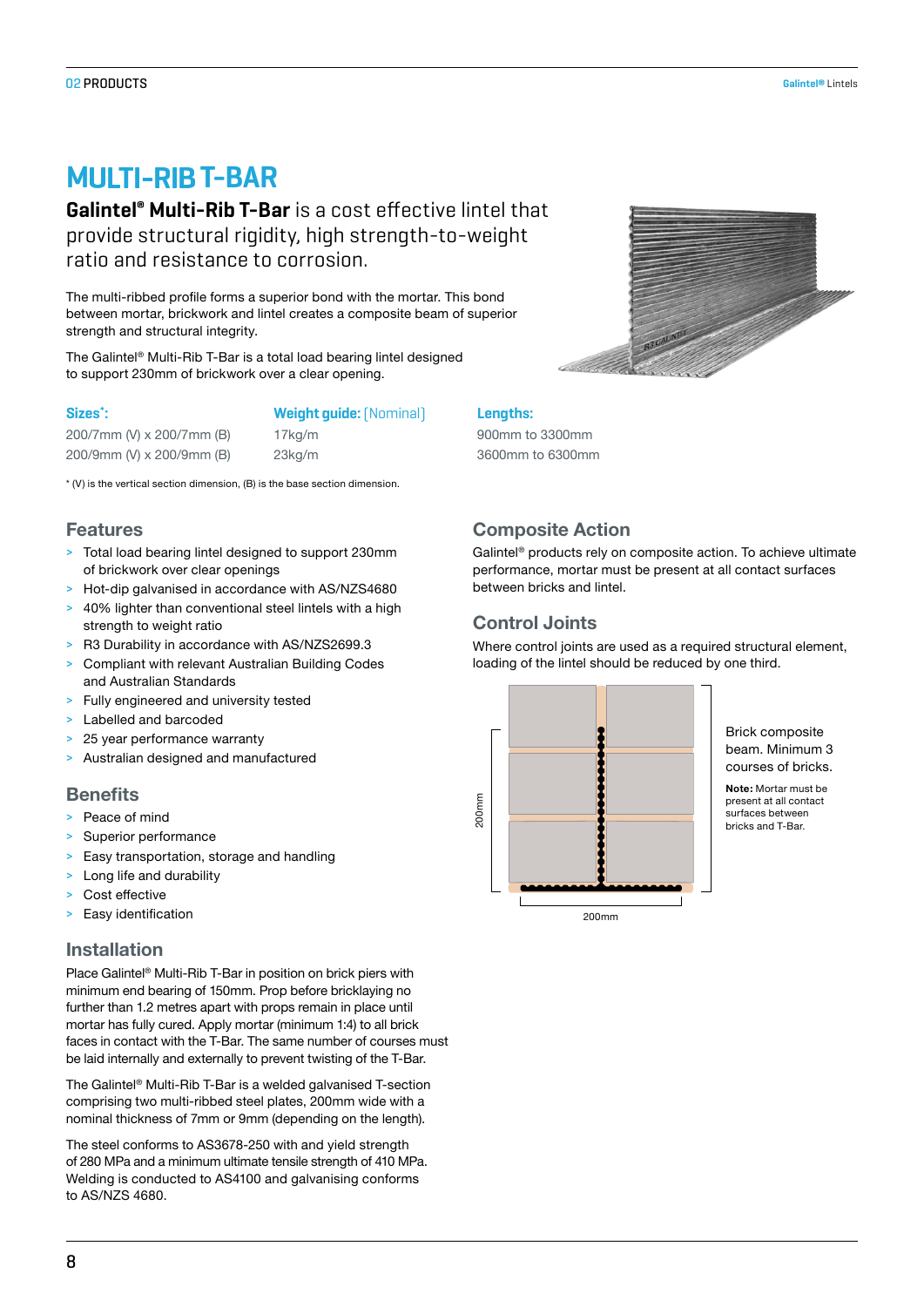## **TRADITIONAL T-BAR**

**Galintel® Traditional T-Bar** is a fully machine welded structural lintel manufactured in Australia using 300MPa steel. Traditional steel sections are used in the support of brickwork over large clear openings and are not reliant on composite action.

#### **Sizes\***

| 200/6mm (V) x 200/6mm (B)   |
|-----------------------------|
| 200/8mm (V) x 200/6mm (B)   |
| 200/10mm (V) x 200/6mm (B)  |
| 200/10mm (V) x 200/10mm (B) |
| 250/10mm (V) x 200/10mm (B) |
| 250/12mm (V) x 200/10mm (B) |

#### **: Weight guide:**(Nominal) **Lengths:**

200/6mm (V) x 200/6mm (B) 19kg/m 900mm to 2400mm 23kg/m 2400mm to 3900mm 26kg/m 4200mm to 6300mm 32kg/m 2700mm to 6300mm 250/10mm (V) x 200/10mm (B) 36kg/m 5200mm to 6300mm 250/12mm (V) x 200/10mm (B) 40kg/m 5200mm to 6300mm



## **Control Joints**

Where control joints are used as a required structural element, loading of the lintel should be reduced by one third.

#### **Installation**

Place Traditional T-Bar in position on brick piers, with minimum end bearing of 150mm. Prop before bricklaying. Props must be no further than 1.2 metres apart and must remain in place until mortar has fully cured. The same number of courses must be laid internally and externally to prevent twisting of the T-Bar.

\* (V) is the vertical section dimension, (B) is the base section dimension.

#### **Features**

- > Hot-dip galvanised to AS/NZS4680
- > Comply with Australian Standards and Building Code requirements
- > Product certified by Unisearch Limited
- > Fully machine welded
- > 300 MPa grade steel
- > Not reliant upon composite action
- > R3 Durability Rating in accordance with AS/NZS2699.3
- > Fully engineered and university tested
- > Compliant with relevant Australian Building Codes and Australian Standards
- > 25 year performance warranty
- > Labelled and barcoded

#### **Benefits**

- > Superior performance
- > Easy transportation, storage and handling
- > Long life and durability
- > Cost effective
- > Easy identification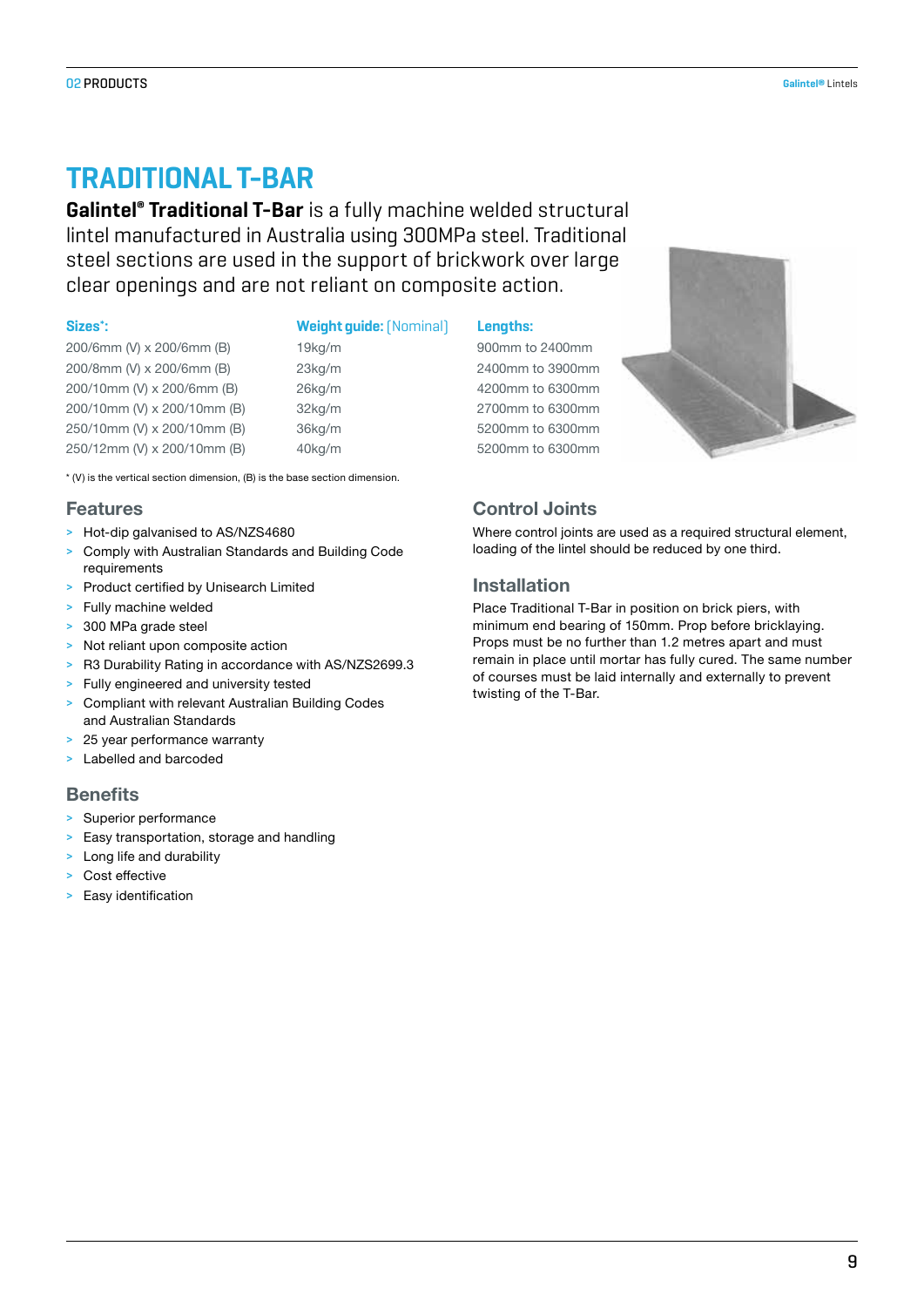## **J- SHELF BEAM**

**The Galintel® J-Bar Shelf Beam** is the ideal solution for cavity walls, either double brick, or brick veneer with timber trusses. The J-Bar was developed in response to demand from builders for an economical substitute for built-up steel sections such as parallel flange channel and plate.

#### **Sizes\***

#### **: Weight guide:**(Nominal) **Lengths:**

260/90mm (V) x 200/10mm (B) 48kg/m 4200mm to 6300mm 310/90mm (V) x 200/10mm (B) 55kg/m 4500mm to 6300mm to 6300mm

\* (V) is the vertical section dimension, (B) is the base section dimension.

Similar to a T-bar but with a special top flange incorporated into the upright section, the Galintel® J-Bar provides an off-the shelf solution for cavity walls and is hot-dip galvanised, fully engineered and university tested.

The J-Bar is a convenient alternative to custom-made beams such as PFC and flat plate, which have to be fabricated and galvanised.

Galintel® J-Bar is the ideal solution for cavity walls, either double brick, or brick veneer with timber trusses.

Galintel® J-Bar is a registered design and was developed in response to demand from builders for an economical substitute for heavier fabricated built-up steel sections such as parallel flange channel and plate, providing up to 20% lighter weight than built-up steel.

As with all Galintel® quality products, the J-Bar Shelf Beam is provided with a full product warranty and safe load tables. Galintel® J-Bar is available in section depth of 260mm, is a convenient off the shelf substitution and is fully hot-dip galvanised for extended service life.



#### **The quick, economical solution for cavity walls**

- > Header flange pre-drilled & galvanised for timber fixing
- > Bottom flange pre-drilled & galvanised for column connection
- Innovative, efficient design
- > Up to 20% lighter than built-up steel sections
- > Hot-dip galvanised including ends (600g/m<sup>2</sup>)
- > Standard range of lengths
- > Engineered and university tested
- 25 year performance warranty
- Convenient 'off the shelf' solution
- > R3 durability rating

## **TYPICAL J-BAR APPLICATIONS**

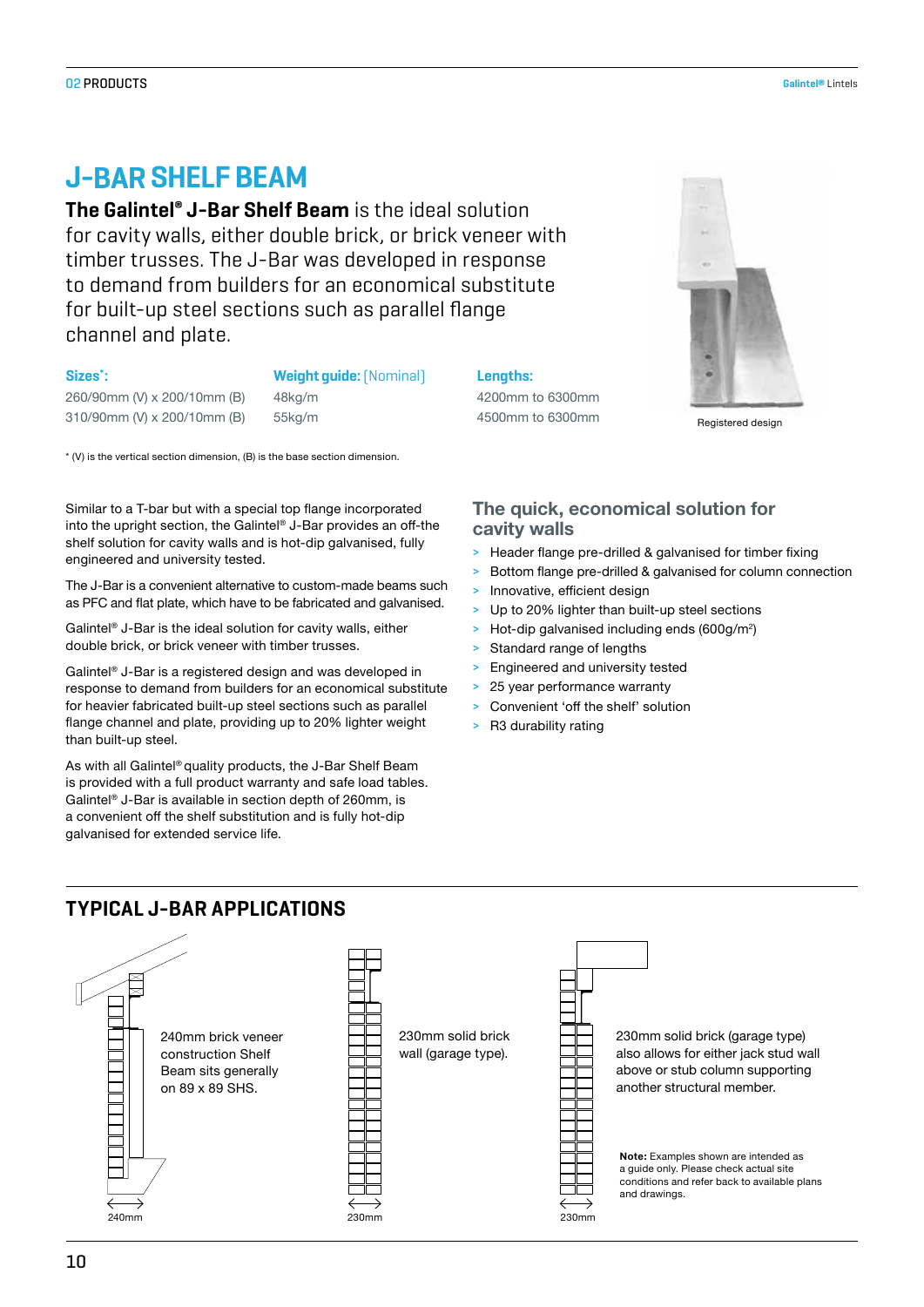## C**V-T-BAR™**

**Galintel® Cavi-T-Bar™** is the ideal solution for cavity walls, either double brick, or brick veneer with timber trusses.

#### **Sizes\***

180/8mm (V) x 240/8mm (B) 31kg/m 2700mm to 4800mm 240/9.5mm (V) x 240/8mm (B) 41kg/m 2700mm to 6300mm

#### : **Weight guide**: **Lengths:**

\* (V) is the vertical section dimension, (B) is the base section dimension.

The Cavi-T-Bar™ was developed in response to demand from builders for an economical substitute for built-up steel sections such as parallel flange channel and plate. For over 30 years the Australian construction industry has relied on Galintel® galvanised steel lintels as the brand which guarantees stronger, more durable and safer lintels.

Similar to a T-Bar but with a special top flange incorporated into the upright section, the Galintel® Cavi-T-Bar™ provides an off-the-shelf solution for cavity walls, hot-dip galvanised, fully engineered and University tested.

The Cavi-T-Bar™ is a convenient alternative to custom made lintels such as PFC and flat plate beams which have to be fabricated and galvanised.

As with all quality Galintel® products, the Cavi-T-Bar™ is provided with a full product warranty and safe load tables.

## **Control Joints**

Where control joints are used as a required structural element, loading of the lintel should be reduced by one third.

#### **Features**

- > New versatile lintel
- > Convenient, economical substitute for built-up steel sections such as parallel flange channel and plate
- > Up to 20% lighter than built-up steel sections of equivalent load capacity
- > Hot-dip galvanised (600g/m<sup>2</sup>)
- > Available ex-stock
- Available in standard lengths
- Fully engineered and university tested
- Top flange for added strength
- Convenient "off the shelf" solution
- 25 year performance warranty
- > R3 durability rated

## **CAVI-T-BARTM APPLICATIONS**

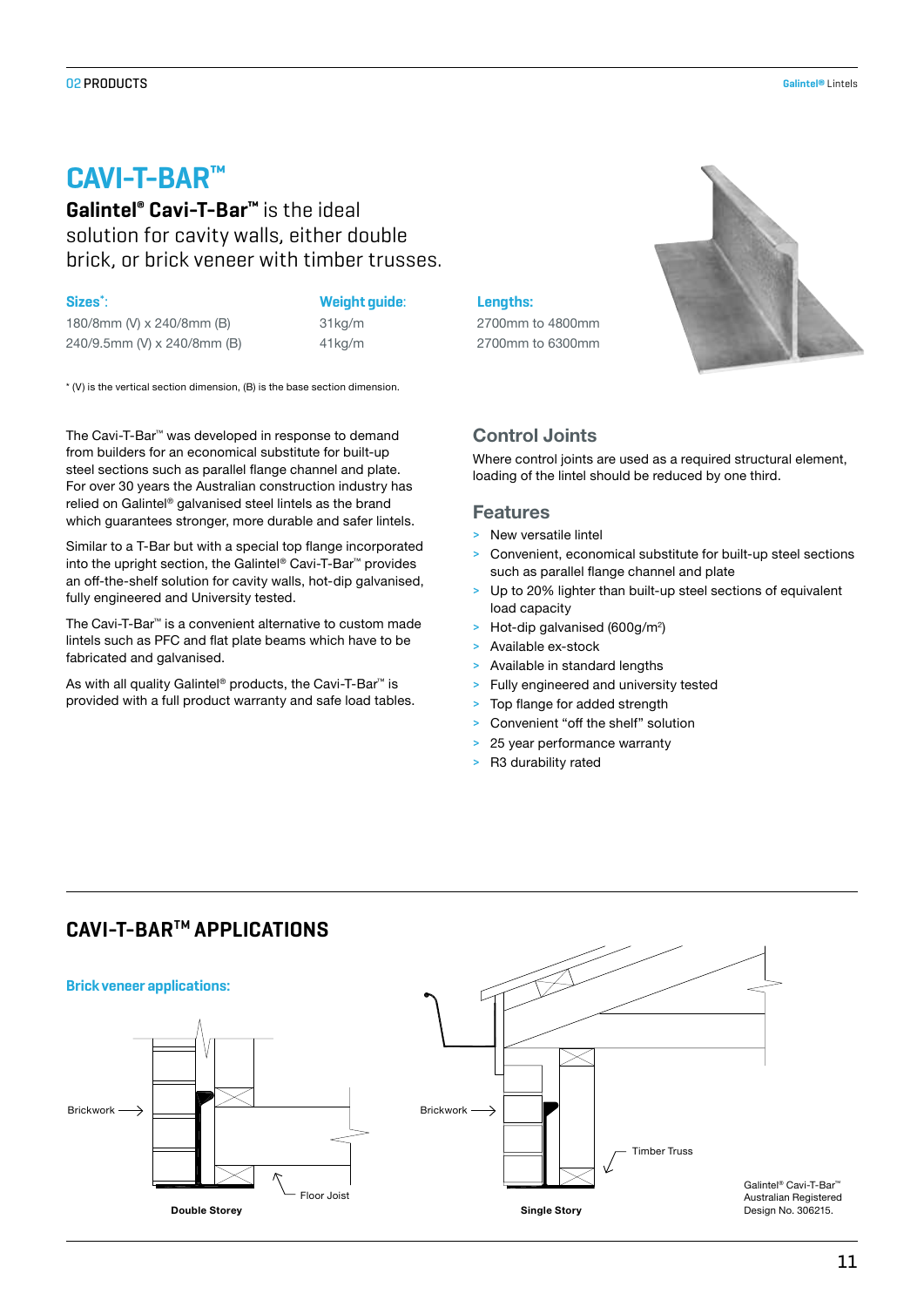## **TRADITIONAL ANGLE**

**Galintel**®  **Traditional Angles** are hot rolled merchant bar lintels manufactured from 300Mpa grade steel. Traditional steel sections used in the support of brickwork over clear openings are not reliant on composite action.

**Features**

| $100 \times 75 \times 10$ mm  |  |
|-------------------------------|--|
| $100 \times 100 \times 6$ mm  |  |
| $100 \times 100 \times 8$ mm  |  |
| $150 \times 100 \times 10$ mm |  |
| $200 \times 100 \times 10$ mm |  |

and Australian Standards > Not reliant on composite action

300MPa Grade Steel > 25 year performance warranty Labelled and barcoded

#### **Sizes**: **Weight guide**: **Lengths:**

13kg/m 900mm to 3000mm 10kg/m 900mm to 3000mm 12kg/m 900mm to 3000mm 150 x 100 x 10mm 19kg/m 1800mm to 6000mm 23kg/m 5200mm to 6000mm



#### **Benefits**

- > Superior performance
- > Easy transportation, storage and handling
- > Long life
- Cost effective
- Easy identification

#### **Propping**

For best results, all lintels must be propped before bricklaying. Props must be no further than 1.2m apart and must remain in place until the mortar has fully cured.

# **TRADITIONAL FLAT BAR**

> Hot-dip galvanised in accordance with AS/NZS4680 > R3 Durability Rating in accordance with AS/NZS2699.3 > Compliant with relevant Australian Building Codes

> Hot rolled merchant bar lintel manufactured from

**Galintel**®  **Traditional Flat Bar** is a hot rolled lintel used to support brickwork over clear openings including windows & doors.

#### **Sizes**: **Weight guide**: **Lengths:**

#### **Features**

- > Hot-dip galvanised (600g/m<sup>2</sup>)
- > R3 Durability Rating to AS/NZS2699.3
- > Compliant with relevant Australian Building Codes and Australian Standards
- Not reliant on composite action
- > Manufactured from 300MPa Grade Steel
- Labelled and barcoded
- > 25 year performance warranty

## **Benefits**

- Superior performance
- > Easy transportation, storage and handling
- > Long life
- > Cost effective
- > Easy identification

85 x 7mm 5kg/m 800mm to 1500mm 75 x 10mm 6kg/m 800mm to 1500mm

## **Control Joints**

Where control joints are used as a required structural element, loading of the lintel should be reduced by one third.

## **Propping**

For best results, all lintels must be propped before bricklaying. Props must be no further than 1.2m apart and must remain in place until the mortar has fully cured.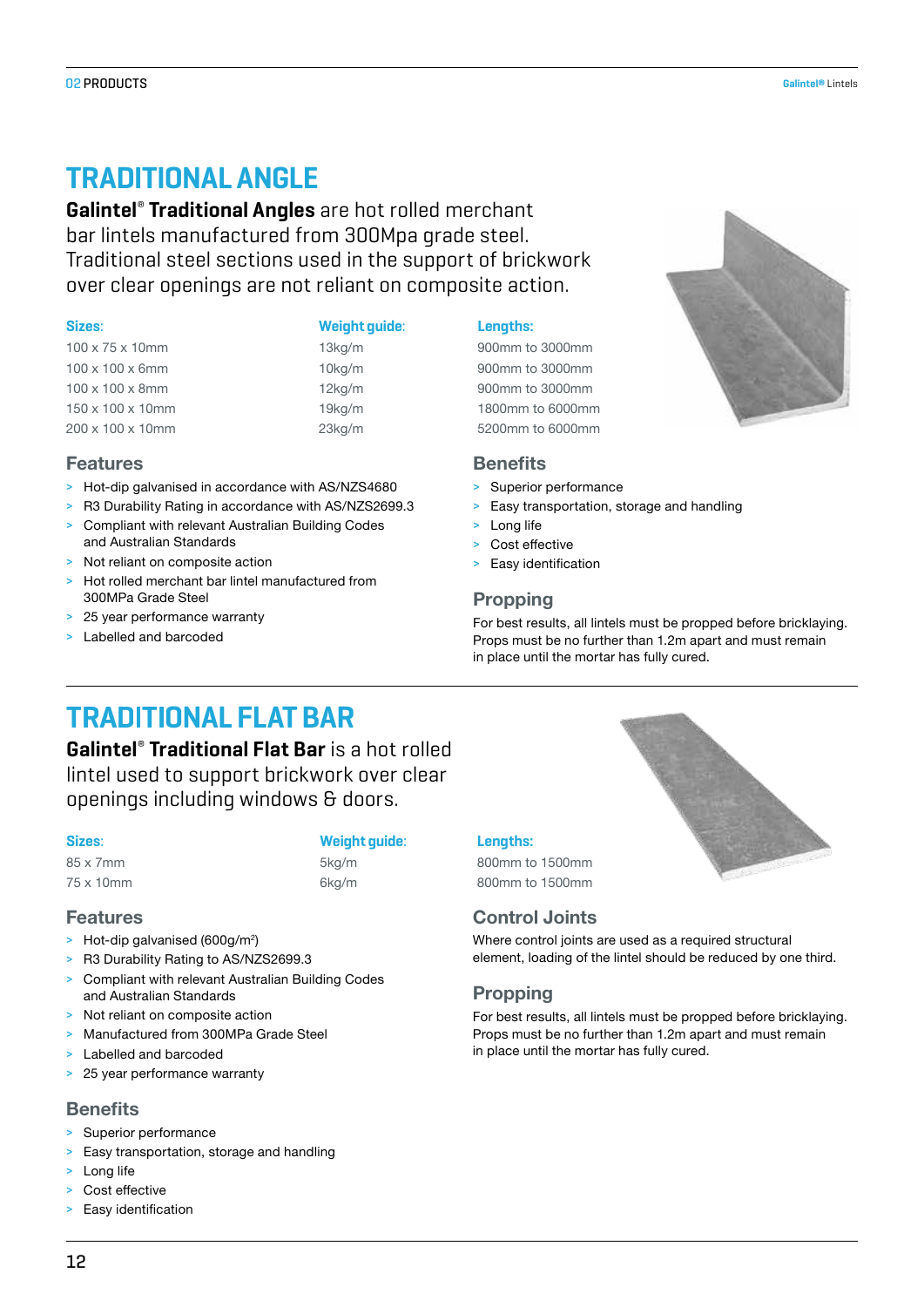# **FREQUENTLY ASKED QUESTIONS**

## **EVERYTHING YOU NEED TO KNOW ABOUT GALINTEL® PRODUCTS**

#### **How do I decide which Galintel® is best for my project?**

Your design engineer should determine the type, size and length of Galintel® for the brickwork openings by consulting the relevant technical data and safe load tables.

#### **Why are Galintel® products hot-dip galvanised?**

Hot-dip galvanising products are the most economical form of corrosion protection for steel. Brickwork cracking caused by rust displacement is virtually eliminated by galvanising which also offers excellent impact and scratch resistance to cope with the rigours of transport and handling on a building site.

#### **What if I require a nonstandard length Galintel®?**

You may use a longer length of Galintel®, which will result in a longer end-bearing length. Where the endbearing length is restricted, you can cut the Galintel® to the required length. The cut end must be cleaned, primed and painted with two coats of zinc-rich paint (minimum 95% zinc content).

#### **Do I need to prop Galintel® products?**

Yes. During installation, props must be positioned and not removed until the mortar is cured. This allows the composite beam to form correctly and ensures level alignment of the brickwork. Props should be no further apart than 1.2m.

#### **How many courses of bricks are needed above a steel lintel?**

The Building Code of Australia requires that not less than three courses of brick must be used above a steel lintel to form an arching effect.

#### **Can I weld to a Galintel®?**

We do not recommend welding of Galintel<sup>®</sup> products as welding destroys the protective zinc coating. If welding is required, consult your design engineer.

#### **Which Galintel® product is best suited for a rendered finish?**

Galintel Rendabar® is ideal, because it is specifically designed for rendered applications.

#### **Is there a Galintel® available for fire-rated structures?**

Yes. Galintel Rendabar® has a fire rating of up to two hours, depending on the application. To achieve the designed fire rating, Galintel Rendabar® must be cement-rendered after installation. The rendering must also meet relevant building codes and standards. For design information, refer to the Rendabar® Fire Rated Safe Load Table.

#### **Are Galintel® products suitable for buildings near the coast or in severe environments?**

Galintel® products are suitable for use in these areas, but additional coatings may be required. AS2312 specifies the types of additional protective coating needed to maintain the required service life in highly corrosive environments.

#### **What guarantees does Galintel® offer?**

NEPEAN Building & Infrastructure guarantees that all Galintel® products are free from defects in material and workmanship.

Galintel® products have been appraised by the CSIRO, and comply with the requirements of the BCA and are designed and tested to meet the relevant sections of AS3700:2001 – Masonry structures.

Galintel® products meet the requirements of the R3 durability classification, as defined in AS/NZS2699.3:2002.

Galintel® products have been recognised by the Australian Design Council with an Australian Design Award.

#### **How do I identify a genuine Galintel® product?**

Galintel® products can be identified by their ribbed profile. All products in the Galintel® range are also clearly labelled to show the name, size, length, unit weight, date of manufacture and durability classification.

#### **How do I ensure full composite action is achieved?**

By ensuring that mortar is present at all contact surfaces between bricks and lintel and that the lintel is correctly propped during installation.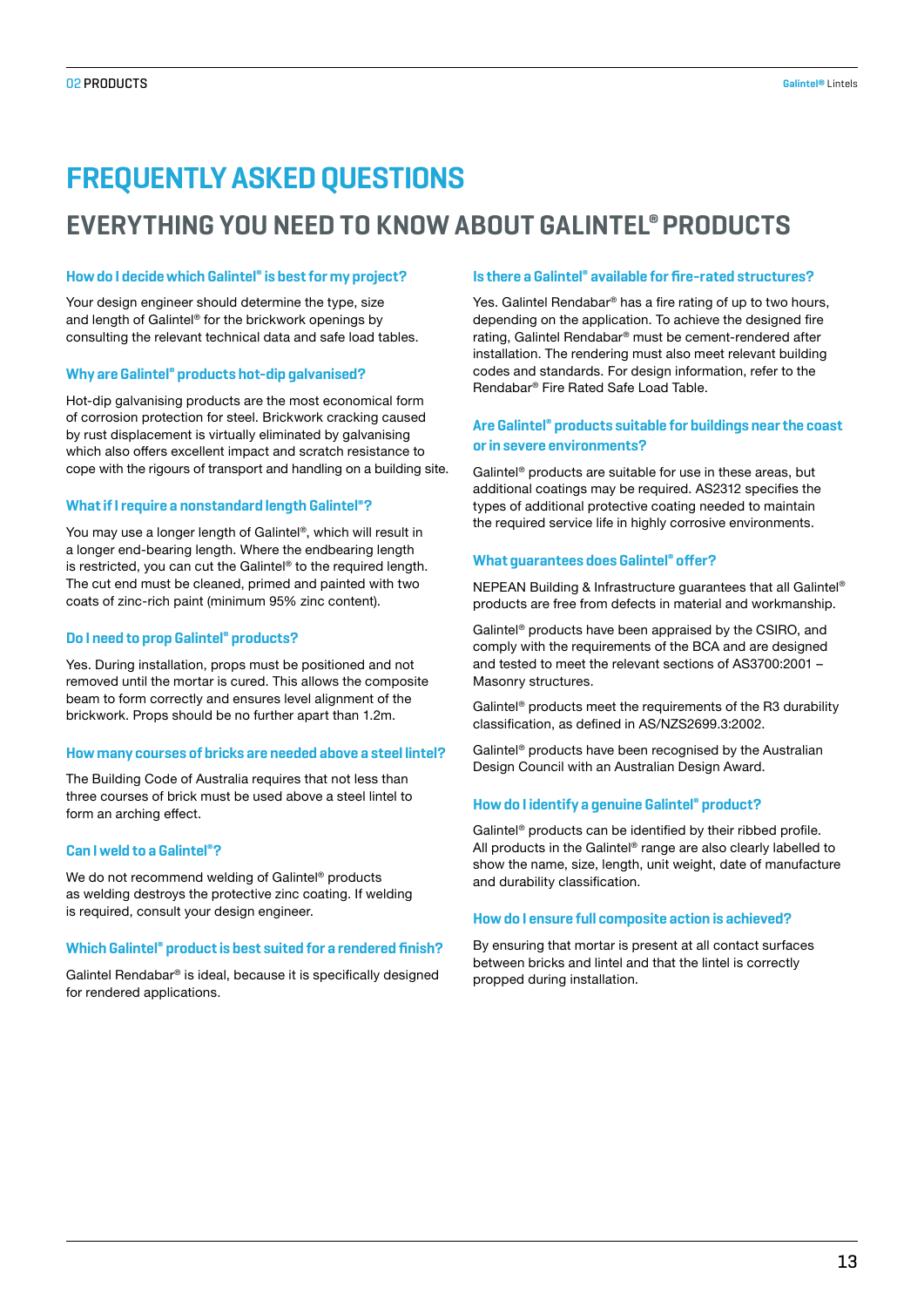## **STOCK LENGTH GUIDE**

- > Always refer to engineer's specification for correct lintel section, size & installation
- > Check availability of stock lengths before ordering

| <b>Flat Bar</b> | 85x7<br>Traditional | 75x10<br>Traditional | Angle | 100x100x6<br>Solid Base | 150x100x6<br>Solid Base | 100x75x10<br>Traditional | 150x100x10<br>Traditional | 200x100x10<br>Traditional | 100x100x6<br>Traditional<br>(Victoria Only) | 100x100x8<br>Traditional<br>(Victoria Only) |
|-----------------|---------------------|----------------------|-------|-------------------------|-------------------------|--------------------------|---------------------------|---------------------------|---------------------------------------------|---------------------------------------------|
|                 | 800                 | 800                  |       | 900                     | 1800                    | 900                      | 1800                      | 5200                      | 900                                         | 900                                         |
|                 | 900                 | 900                  |       | 1200                    | 2100                    | 1200                     | 2100                      | 5400                      | 1200                                        | 1200                                        |
|                 | 1000                | 1000                 |       | 1500                    | 2400                    | 1500                     | 2400                      | 6000                      | 1500                                        | 1500                                        |
|                 | 1100                | 1100                 |       | 1800                    | 2700                    | 1800                     | 2700                      |                           | 1800                                        | 1800                                        |
|                 | 1200                | 1200                 |       | 2100                    | 3000                    | 2100                     | 3000                      |                           | 2100                                        | 2100                                        |
|                 | 1500                | 1300                 |       | 2400                    | 3300                    | 2400                     | 3300                      |                           | 2400                                        | 2400                                        |
|                 |                     | 1400                 |       | 2700                    | 3600                    | 2700                     | 3600                      |                           | 2700                                        | 2700                                        |
|                 |                     | 1500                 |       |                         | 4000                    | 3000                     | 4000                      |                           | 3000                                        | 3000                                        |
|                 |                     |                      |       |                         |                         |                          | 4200                      |                           |                                             |                                             |
|                 |                     |                      |       |                         |                         |                          | 4500                      |                           |                                             |                                             |
|                 |                     |                      |       |                         |                         |                          | 5000                      |                           |                                             |                                             |
|                 |                     |                      |       |                         |                         |                          | 5200                      |                           |                                             |                                             |
|                 |                     |                      |       |                         |                         |                          | 5500                      |                           |                                             |                                             |
|                 |                     |                      |       |                         |                         |                          | 6000                      |                           |                                             |                                             |

| T-Bar | 200/7x200/7<br>Multi Rib | 200/9x200/9<br>Multi Rib | 200/6x200/6<br>Traditional | 200/8x200/6<br>Traditional | 200/10x200/6<br>Traditional<br>(NSW & Qld only) | 200/10x200/10<br>Traditional | 250/10x200/10<br>Traditional | 250/12x200/10<br>Traditional |
|-------|--------------------------|--------------------------|----------------------------|----------------------------|-------------------------------------------------|------------------------------|------------------------------|------------------------------|
|       | 900                      | 3600                     | 900                        | 2400                       | 4200                                            | 2700                         | 5200                         | 5200                         |
|       | 1200                     | 3900                     | 1200                       | 2700                       | 4500                                            | 3000                         | 5400                         | 5400                         |
|       | 1500                     | 4200                     | 1500                       | 3000                       | 4800                                            | 3300                         | 5700                         | 5700                         |
|       | 1800                     | 4500                     | 1800                       | 3300                       | 5100                                            | 3600                         | 6000                         | 6000                         |
|       | 2100                     | 4800                     | 2100                       | 3600                       | 5400                                            | 3900                         | 6300                         | 6300                         |
|       | 2400                     | 5100                     | 2400                       | 3900                       | 5700                                            | 4200                         |                              |                              |
|       | 2700                     | 5400                     |                            |                            | 6000                                            | 4500                         |                              |                              |
|       | 3000                     | 5700                     |                            |                            | 6300                                            | 4800                         |                              |                              |
|       | 3300                     | 6000                     |                            |                            |                                                 | 5200                         |                              |                              |
|       |                          | 6300                     |                            |                            |                                                 | 5400                         |                              |                              |
|       |                          |                          |                            |                            |                                                 | 5700                         |                              |                              |
|       |                          |                          |                            |                            |                                                 | 6000                         |                              |                              |
|       |                          |                          |                            |                            |                                                 | 6300                         |                              |                              |

#### **Notes**

- > All lengths in the above tables are in millimetres
- > Traditional Angle sizes 100x100x6mm & 100x100x8mm stocked in Victoria only
- > Traditional T-Bar size 200/10x200/6 stocked in NSW and Qld only
- > Above information to be used as a guide only & may change without notice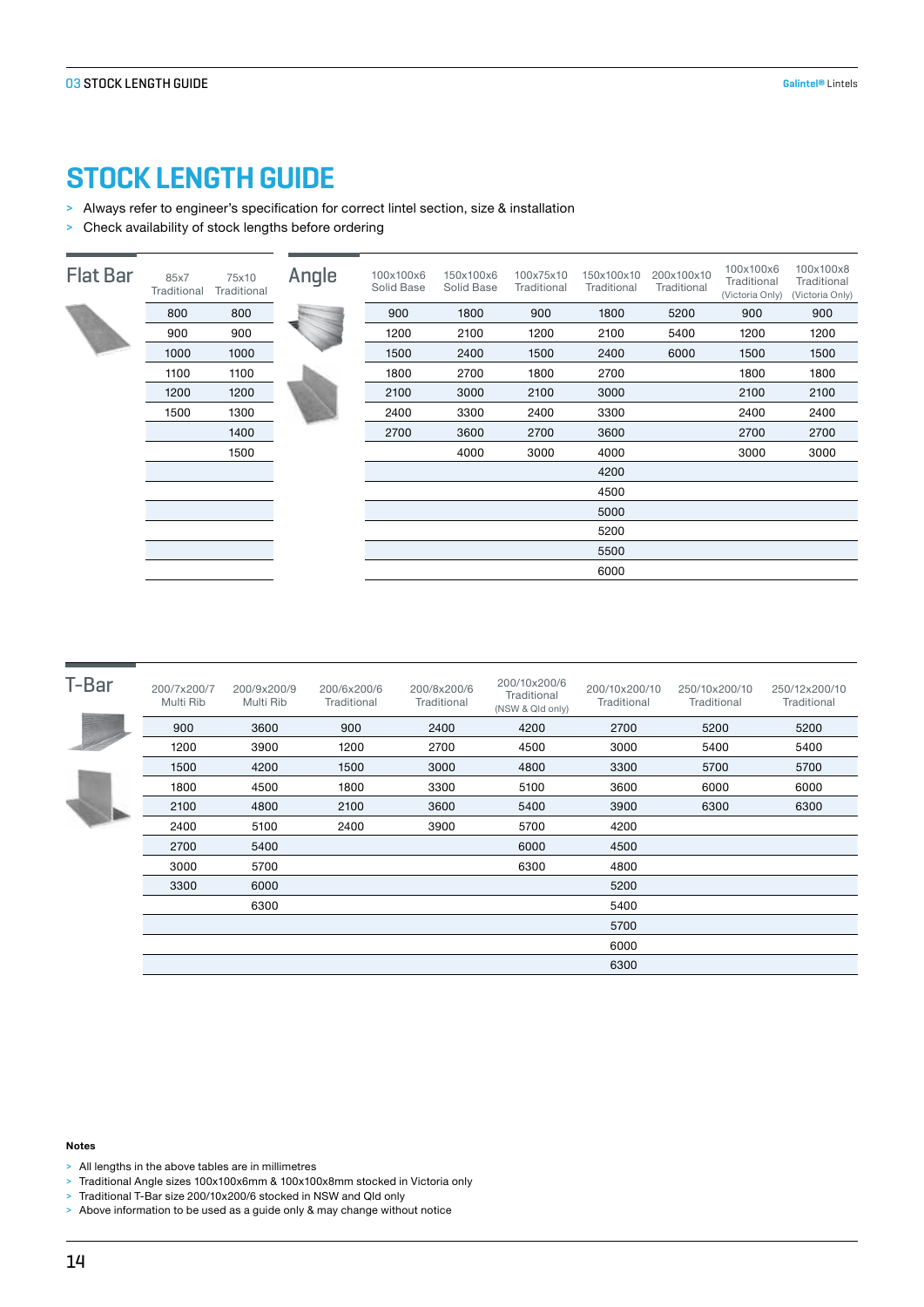| Rendabar <sup>®</sup>                                                                                                | 100x100x8<br>Rendabar | 150x100x8<br>Rendabar | Cavi-T-Bar <sup>™</sup> | Cavi-T-Bar | 180/8mmx240/8mm 240/9.5mmx240/8mm<br>Cavi-T-Bar | J-Bar | 260/90x200/10<br>J-Bar | 310/90x200/10<br>J-Bar |
|----------------------------------------------------------------------------------------------------------------------|-----------------------|-----------------------|-------------------------|------------|-------------------------------------------------|-------|------------------------|------------------------|
|                                                                                                                      | 900                   | 1800                  |                         | 2700       | 2700                                            |       | 4200                   | 4500                   |
|                                                                                                                      | 1200                  | 2100                  |                         | 3000       | 3000                                            |       | 4500                   | 4800                   |
| <b>Contract Contract Contract Contract Contract Contract Contract Contract Contract Contract Contract Contract C</b> | 1500                  | 2400                  |                         | 3300       | 3300                                            |       | 4800                   | 5100                   |
|                                                                                                                      | 1800                  | 2700                  |                         | 3600       | 3600                                            |       | 5100                   | 5400                   |
|                                                                                                                      | 2100                  | 3000                  |                         | 3900       | 3900                                            |       | 5400                   | 5700                   |
|                                                                                                                      | 2400                  | 3300                  |                         | 4200       | 4200                                            |       | 5700                   | 6000                   |
|                                                                                                                      |                       | 3600                  |                         | 4500       | 4500                                            |       | 6000                   | 6300                   |
|                                                                                                                      |                       | 4000                  |                         | 4800       | 4800                                            |       | 6300                   |                        |
|                                                                                                                      |                       |                       |                         |            | 5100                                            |       |                        |                        |
|                                                                                                                      |                       |                       |                         |            | 5400                                            |       |                        |                        |
|                                                                                                                      |                       |                       |                         |            | 5700                                            |       |                        |                        |
|                                                                                                                      |                       |                       |                         |            | 6000                                            |       |                        |                        |

6300

# **O AVAILABLE FROM GALINTEL®**